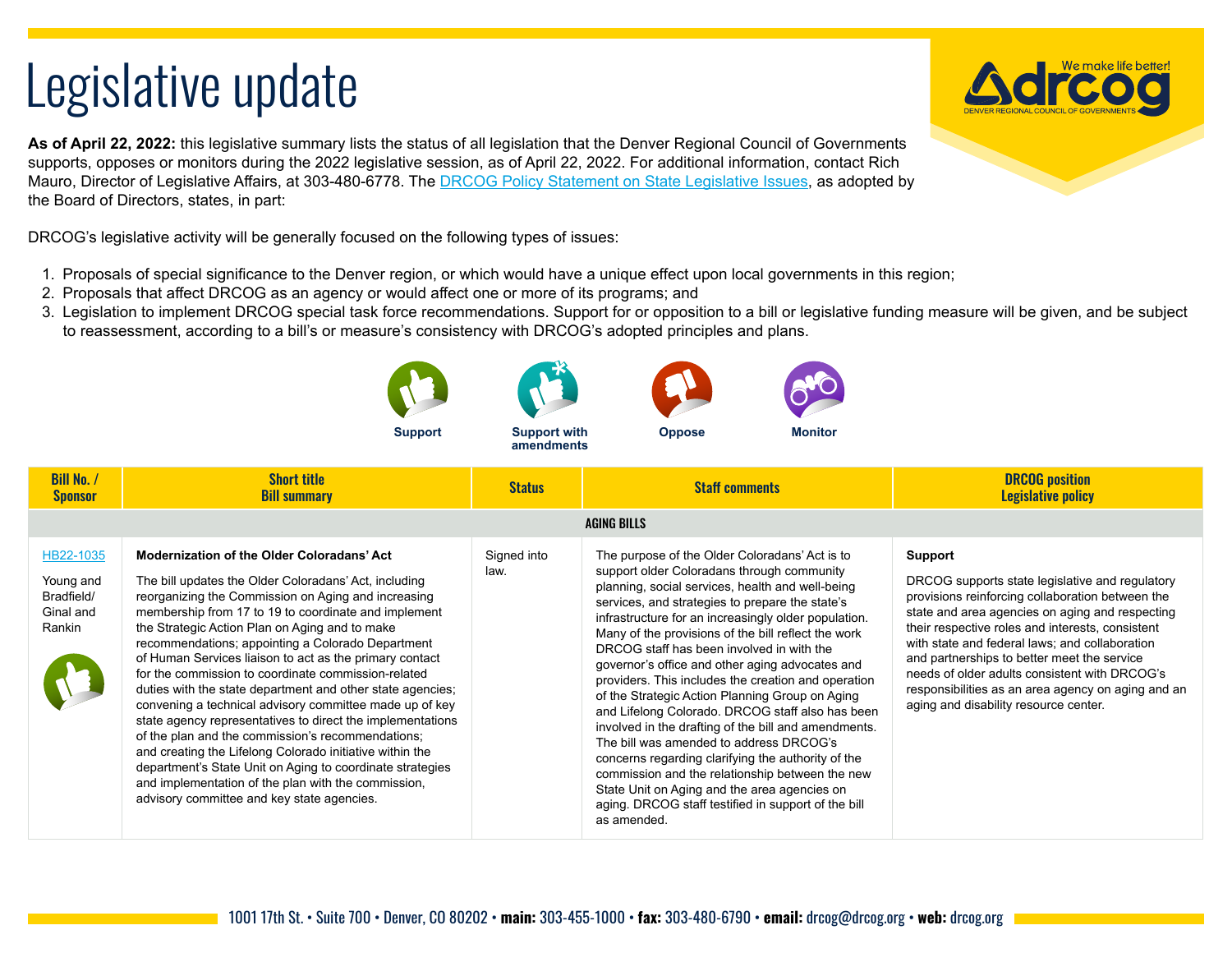| <b>Bill No. /</b><br><b>Sponsor</b>                          | <b>Short title</b><br><b>Bill summary</b>                                                                                                                                                                                                                                                                                                                                                                                                                                                                                                                                                                                                                                                                                                                                                                                                                                                                                                                                                                                                                                                                                                                                                                                                                                                                                                                                                                                                                                                       | <b>Status</b>                                                                 | <b>Staff comments</b>                                                                                                                                                                                                                                                                                                                                                                                                                                                                                                                                                                                                                                                                                                  | <b>DRCOG</b> position<br><b>Legislative policy</b>                                                                                                                                                                                                                                                                                                                                                                                                                                                                                                                                           |
|--------------------------------------------------------------|-------------------------------------------------------------------------------------------------------------------------------------------------------------------------------------------------------------------------------------------------------------------------------------------------------------------------------------------------------------------------------------------------------------------------------------------------------------------------------------------------------------------------------------------------------------------------------------------------------------------------------------------------------------------------------------------------------------------------------------------------------------------------------------------------------------------------------------------------------------------------------------------------------------------------------------------------------------------------------------------------------------------------------------------------------------------------------------------------------------------------------------------------------------------------------------------------------------------------------------------------------------------------------------------------------------------------------------------------------------------------------------------------------------------------------------------------------------------------------------------------|-------------------------------------------------------------------------------|------------------------------------------------------------------------------------------------------------------------------------------------------------------------------------------------------------------------------------------------------------------------------------------------------------------------------------------------------------------------------------------------------------------------------------------------------------------------------------------------------------------------------------------------------------------------------------------------------------------------------------------------------------------------------------------------------------------------|----------------------------------------------------------------------------------------------------------------------------------------------------------------------------------------------------------------------------------------------------------------------------------------------------------------------------------------------------------------------------------------------------------------------------------------------------------------------------------------------------------------------------------------------------------------------------------------------|
| SB22-079<br>Kolker<br>and Ginal/<br>Young                    | Dementia Training Requirements Colorado<br>Department of Public Health and Environment<br>Department of Health Care Policy and Financing<br><b>Rules</b><br>The bill requires the Department of Public Health and<br>Environment, with regard to nursing care facilities and<br>assisted living residences, to adopt rules requiring these<br>facilities to provide dementia training for staff providing<br>direct-care services to clients and residents of the<br>facilities.                                                                                                                                                                                                                                                                                                                                                                                                                                                                                                                                                                                                                                                                                                                                                                                                                                                                                                                                                                                                                | On the House<br>Floor.                                                        | According to the Alzheimer's Association, Colorado<br>falls short of other states and the association's<br>standards regarding dementia training for the<br>state's direct care workforce. The state's current<br>laws and regulations are vague and do not require<br>a sufficient level of skill and knowledge for staff.<br>Training requirements vary among care settings,<br>so a person living with dementia can experience<br>varying levels of care quality. The proposal is to<br>standardize training requirements for all direct care<br>staff who are most likely to care for individuals<br>living with dementia.                                                                                         | <b>Support</b><br>DRCOG supports increases in the quality of<br>care and consumer protections for older adults<br>and their caregivers and, in particular, legislation<br>strengthening the role of the long-term care<br>ombudsman and Program of All-Inclusive Care for<br>the Elderly ombudsman as resident and consumer<br>advocates. DRCOG urges the state, when making<br>decisions regarding funding for long-term care<br>programs, to structure such funding to protect<br>the quality of care for residents and participants,<br>including funding for optimal ombudsman staffing. |
| SB22-144<br>Zenzinger                                        | <b>Public And Nonprofit Entities Rideshare Contracts</b><br>Current law regulates transportation network companies,<br>which are commonly known as ride-sharing companies,<br>and the services they provide. Current law exempts<br>services provided under a contract between a ride-sharing<br>company and a school, a school district, the federal<br>government, a state, a political subdivision of a state, or<br>a tax-exempt entity. The bill removes these exemptions,<br>so that ride-sharing companies that contract with these<br>entities will be regulated in the same manner as other<br>types of ride-sharing companies and services.                                                                                                                                                                                                                                                                                                                                                                                                                                                                                                                                                                                                                                                                                                                                                                                                                                           | On the House<br>Floor.                                                        | DRCOG staff has determined that the ambiguities<br>in current statutes, that this bill is intending to<br>correct, are necessary to ensure that the ability of<br>the DRCOG Area Agency on Aging to contract with<br>ride-sharing companies is not adversely affected.<br>DRCOG currently contracts with HopSkipDrive and<br>Uber for older adult transportation services. The<br>public utility statute includes conflicting language<br>regarding the regulation of transportation cetwork<br>companies services provided under agreements<br>with tax-exempt entities, like DRCOG's Area<br>Agency on Aging.                                                                                                        | <b>Support</b><br>DRCOG supports improvements to transportation<br>services provided to older adults and vulnerable<br>populations to reduce administrative and service<br>duplication; increase coordination among funding<br>sources, providers, jurisdictions and trips; and<br>efficiently uses taxpayer dollars to provide life-<br>sustaining mobility.                                                                                                                                                                                                                                |
| SB22-154<br>Danielson/<br><b>McCormick</b><br>and<br>Lindsay | <b>Increasing Safety In Assisted Living Residences</b><br>This bill establishes the outline of a process to be followed<br>regarding involuntary discharge of residents, including requiring<br>the assisted living residence to provide written notice 30 days<br>before the discharge and requiring the assisted living residence<br>to include specified information and documentation; establishes<br>a process for a resident/representative to appeal the discharge,<br>a requirement for the assisted living residence to respond, the<br>ability for the resident to appeal the assisted living residence's<br>decision to the Colorado Department of Public Health and<br>Environment, and the ability to request an administrative hearing<br>on Colorado Department of Public Health and Environment's<br>ruling; requires all assisted living residence administrators,<br>regardless of hire date, meet the minimum experience standards<br>in state rules; removes the existing \$2,000 annual cap on the<br>total amount of fines that Colorado Department of Public Health<br>and Environment may impose, instead allowing Colorado<br>Department of Public Health and Environment to determine the<br>amount of a fine based on factors such as size of residence.<br>number of residents impacted by the violation, the actual or<br>potential harm or injury to a resident, prior violations or a pattern<br>of violations and at a level that will deter future violations. | House Public<br>and Behavioral<br><b>Health Care</b><br>and Human<br>Services | This bill addresses areas of concern regarding<br>the operations of assisted living residences<br>particularly the need to improve transparency<br>and resident rights in cases of involuntary<br>discharge, facility administrator competency and<br>outdated fines for statute and rule violations. In<br>recent years, concerns have increased among<br>state and local long-term care ombudsmen<br>and Colorado Department of Public Health and<br>Environment regarding the quality of care in<br>assisted living residences. One action to address<br>this was updating the state rules for assisted living<br>residences in 2019. This bill builds on those rules<br>to address the remaining areas of concern. | <b>Support</b><br>DRCOG supports increases in the quality of<br>care and consumer protections for older adults<br>and their caregivers and, in particular, legislation<br>strengthening the role of the long-term care<br>ombudsman and Program of All-Inclusive Care for<br>the Elderly ombudsman as resident and consumer<br>advocates. DRCOG urges the state, when making<br>decisions regarding funding for long-term care<br>programs, to structure such funding to protect<br>the quality of care for residents and participants,<br>including funding for optimal ombudsman staffing. |

**Service State**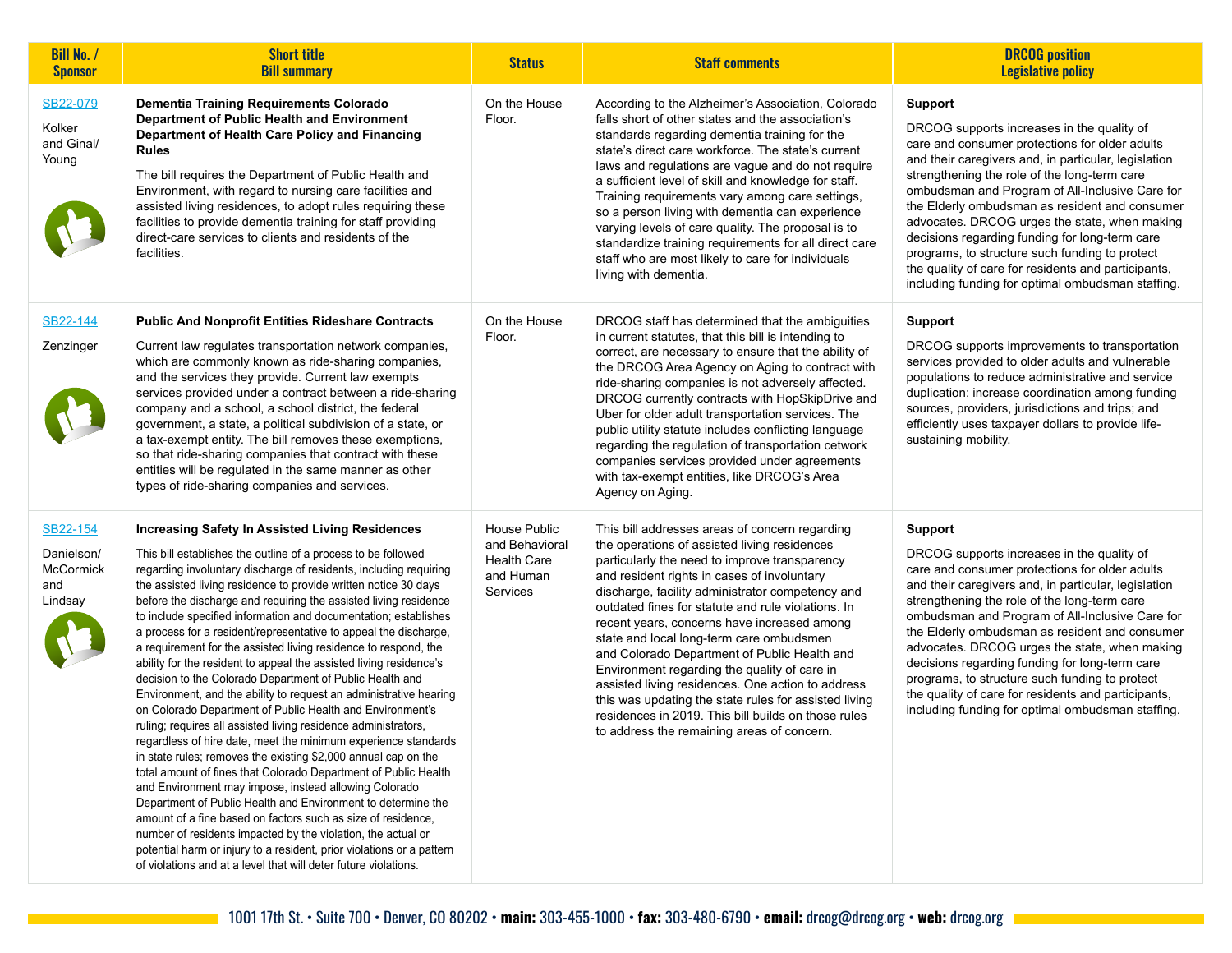| <b>Bill No. /</b><br><b>Sponsor</b>                           | <b>Short title</b><br><b>Bill summary</b>                                                                                                                                                                                                                                                                                                                                                                                                                                                                                                                          | <b>Status</b>                  | <b>Staff comments</b>                                                                                                                                                                                                                                                                                                                                                                                                                                                                                                                                                                                                                                                                                                                                                                     | <b>DRCOG</b> position<br><b>Legislative policy</b>                                                                                                                                                                                                                                                                                                                                                         |
|---------------------------------------------------------------|--------------------------------------------------------------------------------------------------------------------------------------------------------------------------------------------------------------------------------------------------------------------------------------------------------------------------------------------------------------------------------------------------------------------------------------------------------------------------------------------------------------------------------------------------------------------|--------------------------------|-------------------------------------------------------------------------------------------------------------------------------------------------------------------------------------------------------------------------------------------------------------------------------------------------------------------------------------------------------------------------------------------------------------------------------------------------------------------------------------------------------------------------------------------------------------------------------------------------------------------------------------------------------------------------------------------------------------------------------------------------------------------------------------------|------------------------------------------------------------------------------------------------------------------------------------------------------------------------------------------------------------------------------------------------------------------------------------------------------------------------------------------------------------------------------------------------------------|
| SB22-185<br>Danielson<br>and Buckner/<br>Lindsay and<br>Young | <b>Security For Colorado Seniors</b><br>The bill renames the Area Agency on Aging Grant<br>Program to the Strategic Investments in Aging Grant<br>Program. The grant program administers state assistance<br>to finance projects across the state to assist and support<br>older Coloradans. The bill extends the grant program<br>indefinitely to continue the support of projects that<br>promote the health, equity, well-being and security of older<br>Coloradans across the state.                                                                           | House Health<br>and Insurance. | This bill revises the provisions of SB21-290, which<br>created the Area Agency on Aging Grant Fund<br>with one-time funding for the state's area agencies<br>on aging to implement specified programs and<br>projects. It makes the fund ongoing, with a special<br>emphasis on infrastructure projects, as well as<br>pilot programs. Area agencies on aging are still the<br>focus of the grant program but other entities may<br>be eligible for grants. All grants must be aligned<br>with state aging plans.                                                                                                                                                                                                                                                                         | Support<br>DRCOG supports increased funding for programs<br>and exploration of programs providing services to<br>older adults, individuals with disabilities, veterans<br>and their caregivers, especially services that<br>support individuals continuing to live independently<br>in their homes and communities, including efforts<br>to improve data collection and analysis of cost<br>effectiveness. |
| SB22-189<br>Danielson<br>and<br>Pettersen                     | <b>Colorado Geriatric Provider Pipeline Program</b><br>The bill creates the Colorado Multidisciplinary Geriatric<br>Provider Pipeline Program in the University of Colorado<br>Anschutz Medical Campus. The program coordinates<br>and expands geriatric training opportunities for clinical<br>graduate students enrolled in participating institutions<br>of higher education who study in the health care fields<br>of medicine, medicine with a focus on training to be<br>a physician assistant, dentistry, pharmacy, nursing,<br>psychology and social work. | Senate<br>Appropriations.      | This bill builds on SB21-158, which established<br>a loan forgiveness program for geriatric-trained<br>nurse practitioners and physician assistants.<br>This bill creates a pipeline of geriatric-trained<br>clinicians to fill an incredible shortage (only 99<br>geriatric physicians in Colorado). Following<br>training, the trainees would then have an<br>opportunity to take advantage of the SB21-158<br>incentive to staff geriatric clinicians throughout<br>rural and underserved Colorado. The University of<br>Colorado, Colorado Springs will also be involved<br>in the overall CU systemwide geriatric program.<br>Additional trainee programs from other institutions<br>in the state (University of Denver, Colorado State<br>University) could be added in the future. | Support<br>DRCOG supports collaboration and partnerships<br>to better meet the service needs of older adults<br>consistent with DRCOG's responsibilities as an<br>area agency on aging and an aging and disability<br>resource center.                                                                                                                                                                     |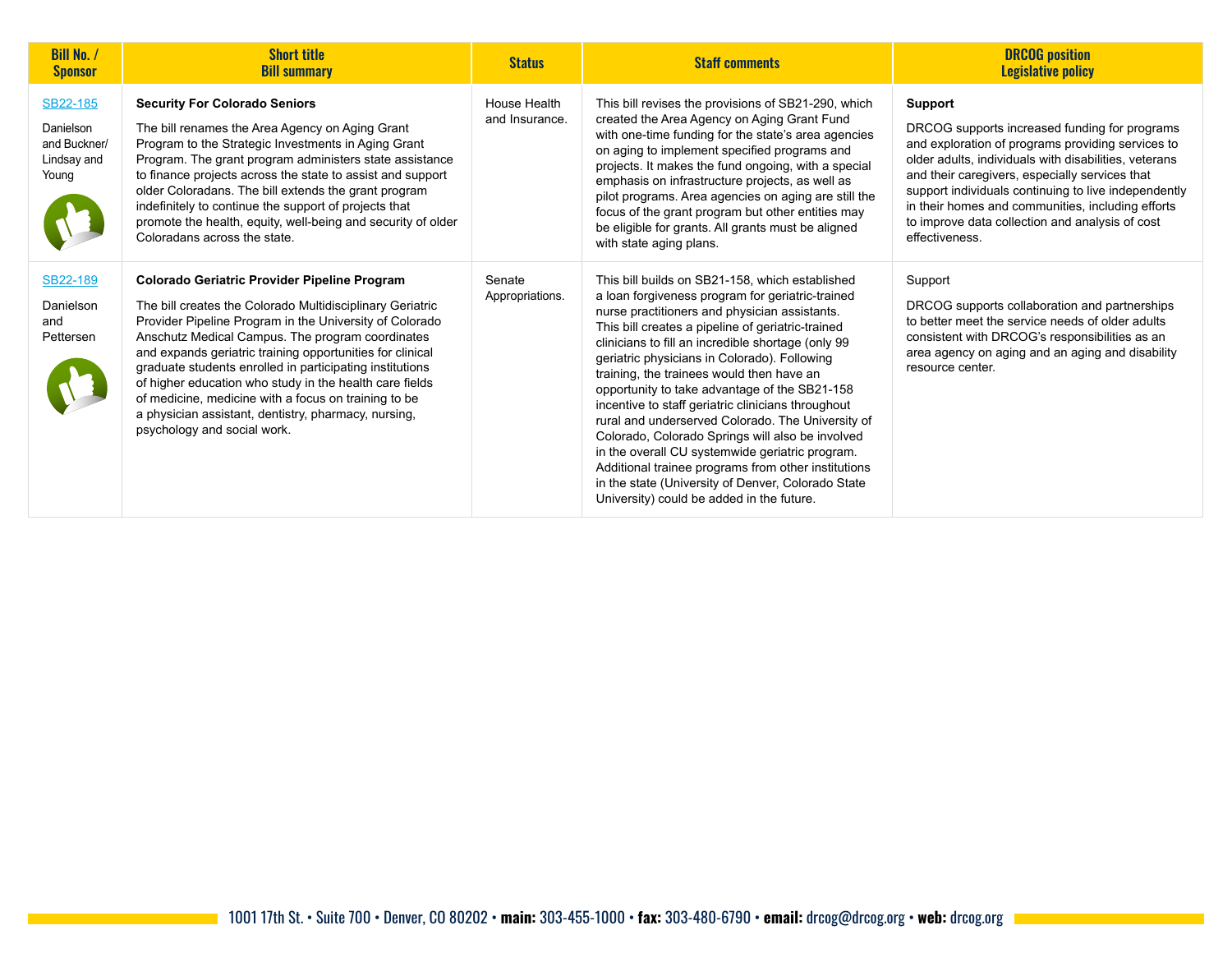| <b>Bill No. /</b><br><b>Sponsor</b>                    | <b>Short title</b><br><b>Bill summary</b>                                                                                                                                                                                                                                                                                                                                                                                                                                                                                                                                                                                                                                                                                                                                                                                                                                                                                                                                                                                                                                                                                                                                                   | <b>Status</b>            | <b>Staff comments</b>                                                                                                                                                                                                                                                                                                                                                                                                                                                                                                                                                                                                                                                                                                                                                                                                                                                                                                                                                                                                                                                              | <b>DRCOG</b> position<br><b>Legislative policy</b>                                                                                                                                                                                                                                                                                                                                                                                                                                                                                                                                                                                                                                                                                                                                                                                                                                                                                    |  |  |
|--------------------------------------------------------|---------------------------------------------------------------------------------------------------------------------------------------------------------------------------------------------------------------------------------------------------------------------------------------------------------------------------------------------------------------------------------------------------------------------------------------------------------------------------------------------------------------------------------------------------------------------------------------------------------------------------------------------------------------------------------------------------------------------------------------------------------------------------------------------------------------------------------------------------------------------------------------------------------------------------------------------------------------------------------------------------------------------------------------------------------------------------------------------------------------------------------------------------------------------------------------------|--------------------------|------------------------------------------------------------------------------------------------------------------------------------------------------------------------------------------------------------------------------------------------------------------------------------------------------------------------------------------------------------------------------------------------------------------------------------------------------------------------------------------------------------------------------------------------------------------------------------------------------------------------------------------------------------------------------------------------------------------------------------------------------------------------------------------------------------------------------------------------------------------------------------------------------------------------------------------------------------------------------------------------------------------------------------------------------------------------------------|---------------------------------------------------------------------------------------------------------------------------------------------------------------------------------------------------------------------------------------------------------------------------------------------------------------------------------------------------------------------------------------------------------------------------------------------------------------------------------------------------------------------------------------------------------------------------------------------------------------------------------------------------------------------------------------------------------------------------------------------------------------------------------------------------------------------------------------------------------------------------------------------------------------------------------------|--|--|
| <b>TRANSPORTATION BILLS</b>                            |                                                                                                                                                                                                                                                                                                                                                                                                                                                                                                                                                                                                                                                                                                                                                                                                                                                                                                                                                                                                                                                                                                                                                                                             |                          |                                                                                                                                                                                                                                                                                                                                                                                                                                                                                                                                                                                                                                                                                                                                                                                                                                                                                                                                                                                                                                                                                    |                                                                                                                                                                                                                                                                                                                                                                                                                                                                                                                                                                                                                                                                                                                                                                                                                                                                                                                                       |  |  |
| HB22-1026<br>Bird and<br>Woog/<br>Hansen<br>and Liston | <b>Alternative Transportation Options Tax Credit</b><br>The bill replaces an existing income tax deduction<br>for expenses incurred by employers when providing<br>alternative transportation options to employees with a<br>refundable income tax credit of 50% of such expenses<br>for such employers. The credit is allowed for income tax<br>years beginning on or after Jan. 1, 2023, but before Jan.<br>1, 2033.                                                                                                                                                                                                                                                                                                                                                                                                                                                                                                                                                                                                                                                                                                                                                                      | House<br>Appropriations. | This bill replaces an existing employer income<br>tax deduction for alternative mode provisions<br>(such as carpool vehicles and transit passes) with<br>an employer income tax credit for these items.<br>Transportation demand management programs,<br>projects and services can help reduce congestion<br>and improve air quality by decreasing the amount<br>of automobile traffic during high-demand periods.<br>DRCOG considers transportation demand<br>management an important element of the region's<br>long-range growth management and transportation<br>planning strategy.<br>The bill was amended to expand the definition<br>of "alternative transportation options" to include<br>provision of ride-sharing vans or low-speed<br>conveyances such as human-powered or electric<br>bicycles, shared micromobility options such as<br>bikesharing and electric scooter sharing programs,<br>carsharing programs and guaranteed ride home<br>programs. The bill now also applies to nonprofit<br>organizations.                                                       | <b>Support with amendments</b><br>To promote transportation demand management<br>efforts, DRCOG supports a coordinated regionwide<br>effort (Way to Go) to promote and encourage<br>adoption of non-single-occupant-vehicle travel<br>options; active transportation to encourage<br>healthier travel choices, including bicycling and<br>walking; transit; telecommuting, flextime and<br>other changes to normal work patterns to avoid<br>peak traffic conditions; carpooling, vanpooling<br>and other forms of ride-sharing including the<br>underlying technologies to facilitate matches;<br>employer promotion of alternative mode use by<br>employees; and incentives to individuals who use<br>alternative modes. DRCOG also supports funding<br>for programs that provide transportation for access<br>to jobs for low-income workers who cannot afford<br>to live near where they work, and for safe routes to<br>schools. |  |  |
| HB22-1028<br>Gray and<br>Hooton/<br>Winter             | <b>Statewide Regulation Of Controlled Intersections</b><br>The bill amends existing statute to make the substantive<br>requirements for "safety stops" uniform statewide for most<br>people approaching a controlled intersection who are<br>not operating a motor vehicle. This include pedestrians<br>(approaching a controlled intersection with a stop sign)<br>and operators of low-speed conveyances, as defined in<br>the bill (approaching a controlled intersection with a stop<br>sign or a traffic control signal). The regulation of people<br>approaching controlled intersections is declared to be a<br>matter of mixed state and local concern, and the amended<br>statute is thus declared to supersede any conflicting local<br>ordinance or resolution but not to affect the validity of any<br>nonconflicting local ordinance or resolution that regulates<br>the conduct of individuals approaching controlled<br>intersections. The bill does not create any right for a<br>pedestrian or the operator of a low-speed conveyance<br>to travel on any portion of a roadway where travel is<br>otherwise prohibited by state law or a local ordinance or<br>resolution. | Signed into<br>law.      | Existing statute allows a municipality or county to<br>adopt an ordinance or resolution specifying that a<br>person riding a bicycle, electrical assisted bicycle,<br>or electric scooter may make a "safety stop," rather<br>than a full stop when approaching an intersection<br>that is controlled by a stop sign or a traffic control<br>signal. When approaching a stop sign, if it is safe<br>to proceed, the person may, after slowing to a<br>speed of 15 mph or less, and yielding the right-<br>of-way, continue through the intersection without<br>stopping. When approaching an red traffic control<br>signal, the person must first stop and yield to all<br>other traffic and pedestrians and then, when safe<br>to do so, may proceed straight or make a right turn<br>through the intersection or, in some cases, make a<br>left turn onto a one-way street only.<br>The bill was amended to address DRCOG<br>proposals to add an education effort to explain the<br>new law and to lower the the maximum safe speed<br>to proceed through a stop sign to 10 mph. | <b>Support</b><br>DRCOG supports legislation that promotes<br>efforts to fund, maintain and expand a multimodal<br>transportation system. DRCOG also supports<br>measures to improve safety for users of alternative<br>modes, especially pedestrians and bicyclists.                                                                                                                                                                                                                                                                                                                                                                                                                                                                                                                                                                                                                                                                 |  |  |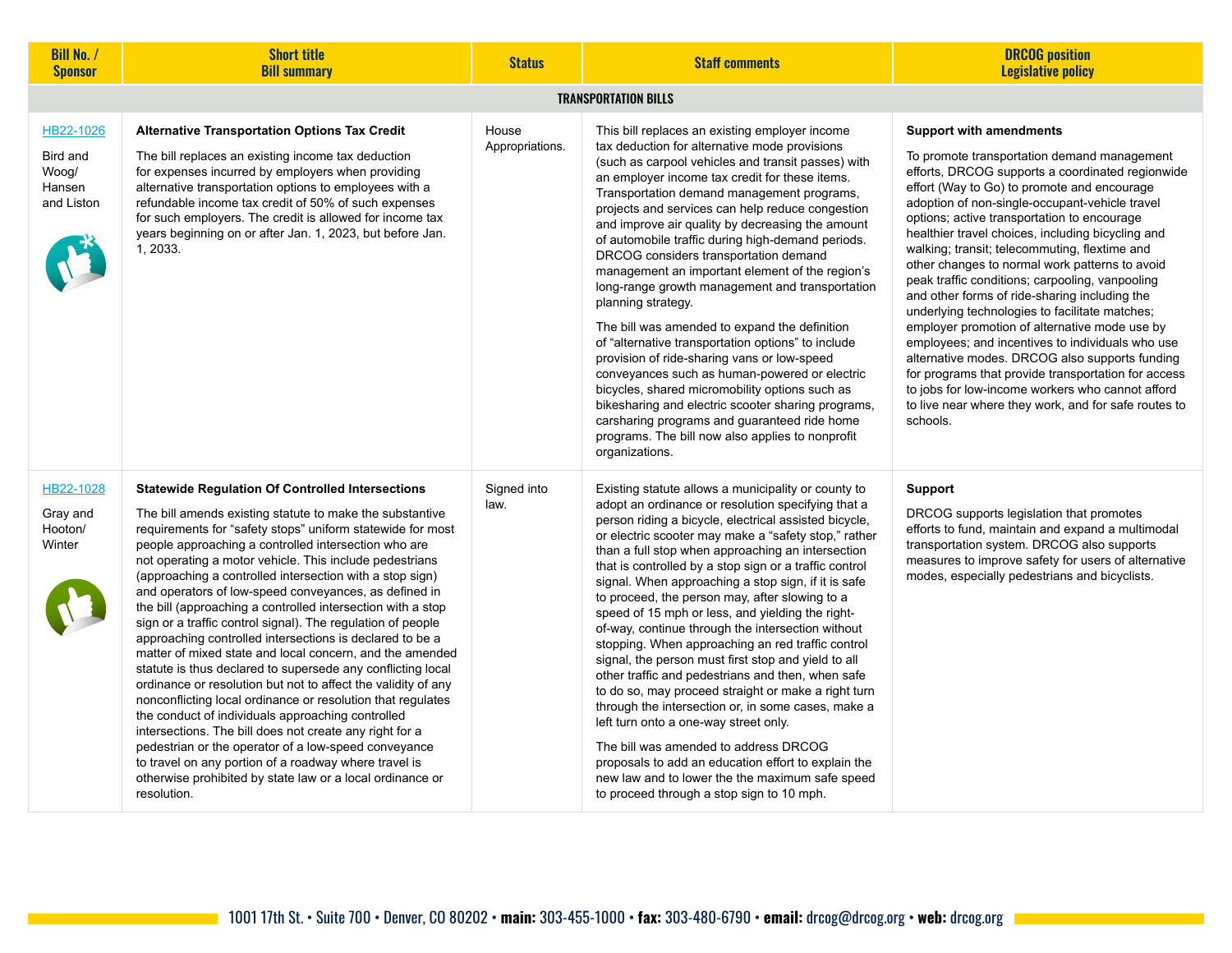| <b>Bill No. /</b><br><b>Sponsor</b>                     | <b>Short title</b><br><b>Bill summary</b>                                                                                                                                                                                                                                                                                                                                                                                                                                                                                                                                                                                                                                                                                                                                                                                                                                                                                                                                                                                                                                                                                                                                                                                                                    | <b>Status</b>                                                         | <b>Staff comments</b>                                                                                                                                                                                                                                                                                                                                                                                                                                                                                                                                                                                                                                                                                                                                                                                                                                                                                                                                                                                                                                                                                                                                                                           | <b>DRCOG</b> position<br><b>Legislative policy</b>                                                                                                                                                                                                                                                                                                                                                                                                                                                                                                                                                                                                                                                                                                                                                                                                                                                                                      |
|---------------------------------------------------------|--------------------------------------------------------------------------------------------------------------------------------------------------------------------------------------------------------------------------------------------------------------------------------------------------------------------------------------------------------------------------------------------------------------------------------------------------------------------------------------------------------------------------------------------------------------------------------------------------------------------------------------------------------------------------------------------------------------------------------------------------------------------------------------------------------------------------------------------------------------------------------------------------------------------------------------------------------------------------------------------------------------------------------------------------------------------------------------------------------------------------------------------------------------------------------------------------------------------------------------------------------------|-----------------------------------------------------------------------|-------------------------------------------------------------------------------------------------------------------------------------------------------------------------------------------------------------------------------------------------------------------------------------------------------------------------------------------------------------------------------------------------------------------------------------------------------------------------------------------------------------------------------------------------------------------------------------------------------------------------------------------------------------------------------------------------------------------------------------------------------------------------------------------------------------------------------------------------------------------------------------------------------------------------------------------------------------------------------------------------------------------------------------------------------------------------------------------------------------------------------------------------------------------------------------------------|-----------------------------------------------------------------------------------------------------------------------------------------------------------------------------------------------------------------------------------------------------------------------------------------------------------------------------------------------------------------------------------------------------------------------------------------------------------------------------------------------------------------------------------------------------------------------------------------------------------------------------------------------------------------------------------------------------------------------------------------------------------------------------------------------------------------------------------------------------------------------------------------------------------------------------------------|
| HB22-1138<br>Gray and<br>Herod/<br>Winter and<br>Hansen | Reduce Employee Single-Occupancy Vehicle Trips<br>For income tax years 2023 through 2029, creates<br>an income tax credit (50% of the amount spent by<br>the employer) for any employer that: creates a clean<br>commuting plan; Conducts an employer commuter<br>survey; and offers two or more alternative transportation<br>options. The bill requires the Colorado Department<br>of Transportation, in coordination with the Colorado<br>Energy Office, to create an annual commuter survey for<br>employers. In specified calendar years, employers with<br>over 100 employees are required to: annually conduct<br>a commuter survey; Offer qualified transportation fringe<br>benefits: Offer commuter choice information; and Offer<br>a cash allowance instead of a parking space. Beginning<br>state fiscal year 2023-24, through state fiscal year 2029-<br>30, from the Multimodal Transportation and Mitigation<br>Options Fund, the Transportation Commission is required<br>to allocate \$250,000 to transportation management<br>associations and transportation management<br>organizations operating in a nonattainment area to<br>assist employers in creating a clean commuting plan and<br>complying with the requirements of the bill. | House<br>Finance,<br>postponed<br>indefinitely.                       | This bill may be seen as an alternative to the<br>proposed Air Quality Control Commission rule<br>that failed last summer. Unlike the Air Quality<br>Control Commission rule, though, it includes<br>a tax credit as an incentive for employers.<br>As noted, the bill also authorizes \$250,000<br>to a transportation management association/<br>transportation management organization to assist<br>employers in creating a clean commuting plan<br>and complying with the requirements of the bill.<br>The DRCOG Board proposes that metropolitan<br>planning organizations also should receive<br>funding for work on clean commuting plans<br>and complying with the requirements of the bill.<br>Although the bill summary says the bill requires<br>the Colorado Department of Transportation, "in<br>coordination with the Colorado Energy Office and<br>metropolitan planning organizations, to create an<br>annual commuter survey," the bill language does<br>not include metropolitan planning organizations<br>in requiring coordination. The Board proposes the<br>bill language be amended to add metropolitan<br>planning organizations to the commuter survey<br>development. | <b>Support with amendments</b><br>To encourage transportation demand management<br>efforts, DRCOG supports a coordinated regionwide<br>effort (Way to Go) to promote and encourage<br>adoption of non-single-occupant-vehicle travel<br>options; active transportation to encourage<br>healthier travel choices, including bicycling and<br>walking; transit; telecommuting, flextime and<br>other changes to normal work patterns to avoid<br>peak traffic conditions; carpooling, vanpooling<br>and other forms of ride-sharing including the<br>underlying technologies to facilitate matches;<br>employer promotion of alternative mode use by<br>employees; and incentives to individuals who use<br>alternative modes. DRCOG also supports funding<br>for programs that provide transportation for access<br>to jobs for low-income workers who cannot afford<br>to live near where they work, and for safe routes to<br>schools. |
| SB22-016<br>Scott                                       | <b>Modifying Department of Transportation Governance</b><br>The membership of the Transportation Commission<br>currently consists of 11 members appointed by the<br>governor with the consent of the senate from statutorily<br>designated districts. If the bill is approved by the voters<br>of the state at the November 2022 general election, on<br>Feb. 1, 2025, section two of the bill will replace the current<br>membership of the commission with nine members<br>elected at the November 2024 general election, one from<br>each congressional district of the state and one from<br>the state at large. Thereafter, whenever the number of<br>congressional districts in the state is odd, the membership<br>of the commission consists of one member elected from<br>each congressional district of the state, and whenever the<br>number of congressional districts in the state is even, the<br>membership of the commission consists of one member<br>elected from each congressional district of the state and<br>one member elected from the state at large.                                                                                                                                                                              | Senate<br>Transportation<br>and Energy,<br>postponed<br>indefinitely. | This bill would replace the existing process where<br>members of the Transportation Commission are<br>appointed by the governor with members elected<br>by each congressional district (some exceptions).<br>The elected commission would appoint the<br>Colorado Department of Transportation Executive<br>Director, who would serve at the pleasure of the<br>commission.                                                                                                                                                                                                                                                                                                                                                                                                                                                                                                                                                                                                                                                                                                                                                                                                                     | <b>Monitor</b><br>DRCOG supports several principles regarding<br>the role of the metropolitan planning organization<br>in the transportation planning process, including<br>legislation that reinforces collaboration between<br>state and regional transportation agencies and<br>recognizes their respective roles, responsibilities<br>and interests, and legislation to ensure that<br>representation on the Transportation Commission<br>reflects approximately equal populations based on<br>the most recent population census.                                                                                                                                                                                                                                                                                                                                                                                                   |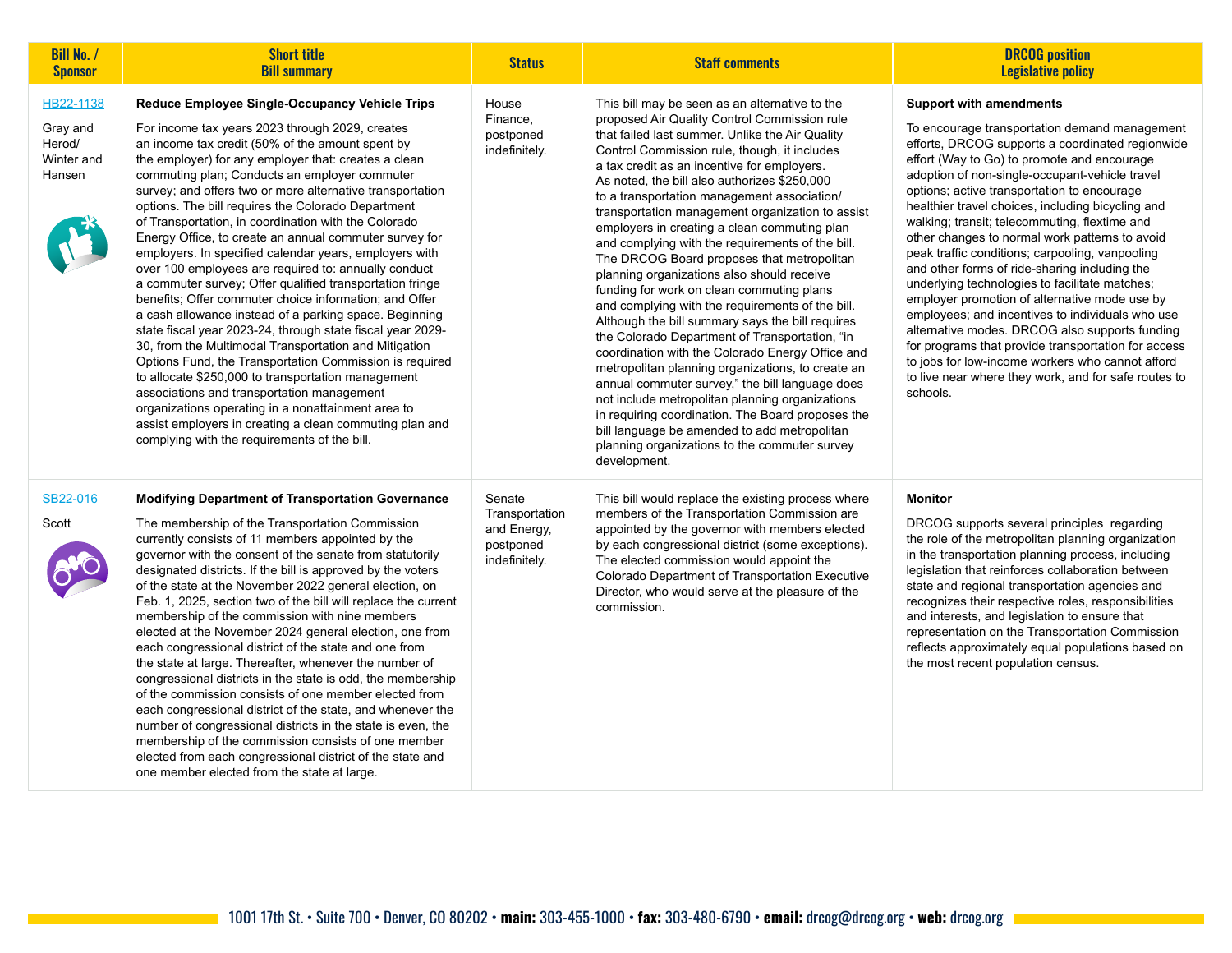| <b>Bill No. /</b><br><b>Sponsor</b> | <b>Short title</b><br><b>Bill summary</b>                                                                                                                                                                                                                                                                                                                                                                                                                                                                                                                                                                                                                                                                                                                                                                                                                                                                                                                                                                                                                                                                                                                                                                                                                                                                                                                                        | <b>Status</b>                                       | <b>Staff comments</b>                                                                                                                                                                                                                                                                                                                                                                                                                                                                                                                                                                                                                                                                                                                                                                                                                                                                                                                                                                                                                                                                                                                                                                 | <b>DRCOG</b> position<br><b>Legislative policy</b>                                                                                                                                                                                                                                                                                                                                                                                                                                                                                                                                                                                                                                                                                                             |
|-------------------------------------|----------------------------------------------------------------------------------------------------------------------------------------------------------------------------------------------------------------------------------------------------------------------------------------------------------------------------------------------------------------------------------------------------------------------------------------------------------------------------------------------------------------------------------------------------------------------------------------------------------------------------------------------------------------------------------------------------------------------------------------------------------------------------------------------------------------------------------------------------------------------------------------------------------------------------------------------------------------------------------------------------------------------------------------------------------------------------------------------------------------------------------------------------------------------------------------------------------------------------------------------------------------------------------------------------------------------------------------------------------------------------------|-----------------------------------------------------|---------------------------------------------------------------------------------------------------------------------------------------------------------------------------------------------------------------------------------------------------------------------------------------------------------------------------------------------------------------------------------------------------------------------------------------------------------------------------------------------------------------------------------------------------------------------------------------------------------------------------------------------------------------------------------------------------------------------------------------------------------------------------------------------------------------------------------------------------------------------------------------------------------------------------------------------------------------------------------------------------------------------------------------------------------------------------------------------------------------------------------------------------------------------------------------|----------------------------------------------------------------------------------------------------------------------------------------------------------------------------------------------------------------------------------------------------------------------------------------------------------------------------------------------------------------------------------------------------------------------------------------------------------------------------------------------------------------------------------------------------------------------------------------------------------------------------------------------------------------------------------------------------------------------------------------------------------------|
| SB22-138<br>Hansen/A.<br>Valdez     | Reduce Greenhouse Gas Emissions In Colorado<br>As introduced, the bill requires insurance companies<br>to prepare and file an annual report with the Insurance<br>Commissioner providing a climate-risk assessment for<br>the insurance company's investment portfolio from the<br>previous 12 months. The commissioner is required to<br>post the reports on the Division of Insurance's website.<br>Requires Colorado Public Employees' Retirement<br>Association board to prepare a similar annual report and<br>post it on the Colorado Public Employees' Retirement<br>Association website. Updates the statewide greenhouse<br>gas emission reduction goals to add a 40% reduction goal<br>for 2028 compared to 2005 greenhouse gas pollution<br>levels and a 75% reduction goal for 2040 compared to<br>2005 greenhouse gas pollution levels. Phases out the<br>use of small off-road engines by prohibiting their sale<br>in nonattainment areas of the state on or after 1-1-30,<br>and by providing financial incentives to promote the<br>replacement of small off-road engines (50 horsepower<br>or less) with electric-powered, small off-road equipment<br>before 2030. Establishes a state income tax credit of 30%<br>of the purchase price for new, electric-powered, small off-<br>road equipment for purchases made in income tax years<br>2023 through 2029. | Senate Floor.                                       | A "climate-risk assessment" is defined as a<br>determination of the economic and business risks<br>that climate change poses to an investment. "Small<br>off-road engine" definition changes to a gasoline-<br>powered engine of 10 horsepower or less used to<br>fuel small off-road equipment like lawnmowers and<br>leaf blowers. The bill also addresses the Oil and<br>Gas Conservation Commission's authority over<br>class VI injection; requires the Commissioner of<br>Agriculture to conduct a study examining carbon<br>reduction and sequestration opportunities; and<br>includes several provisions to support the use<br>of agrivoltaics, which is the colocation of solar<br>energy generation facilities on a parcel of land<br>with agricultural activities. DRCOG staff believes<br>the "small engine" (gas-powered lawn equipment)<br>provision would improve air quality and decrease<br>greenhouse gas emissions in the Denver region.<br>Amendments replaced the 40% greenhouse<br>gas reduction target with a 65% target by 2035.<br>HB19-1261 established greenhouse gas reduction<br>targets from 2005 levels of: 26% (2025), 50%<br>(2030), and 90% (2050). | <b>Monitor</b><br>DRCOG supports those efforts that contribute<br>to the achievement of Metro Vision's regional<br>outcomes and encourages state and regional<br>entities to align their policies and investment<br>decisions with Metro Vision and other regional<br>agreements to advance shared objectives.<br>This includes among the outcomes for a safe<br>and resilient natural and built environment that<br>the region has clean water and air and lower<br>greenhouse gas emissions. DRCOG also supports<br>efforts to reduce emissions from all sources<br>sufficient to meet federal air quality standards,<br>and alternative fuel sources and clean-burning<br>technology and provision of infrastructure and<br>services for alternative fuels. |
| SB22-175<br>Hansen<br>and Fields/   | <b>Mobile Electronic Devices And Motor Vehicle Driving</b><br>Current law prohibits a person who is under 18 years of<br>age from using a mobile electronic device when driving.<br>The bill applies the prohibition to a person who is 18 years<br>of age or older unless the person is using a hands-free<br>accessory. The following uses are exempted: by a person<br>reporting an emergency to state or local authorities; an<br>employee or contractor of a utility services provider when<br>responding to a utility emergency; a person operating a<br>commercial truck when using a mobile data terminal that<br>transmits and receives data; a first responder; or a person<br>in a motor vehicle that is lawfully parked. A peace officer<br>is prohibited from stopping a driver or issuing a citation for<br>a violation of the bill unless the officer visually observes<br>the operator using, holding, or physically supporting<br>with any part of the person's body the mobile electronic<br>device.                                                                                                                                                                                                                                                                                                                                                           | House<br>Transportation<br>and Local<br>Government. | Current law requires a peace officer who makes a<br>traffic stop to record the demographic information<br>of the violator, whether a citation has been<br>issued, and the violation cited. The bill clarifies<br>that the peace officer must record whether the<br>law has been violated. Colorado Department of<br>Transportation, in consultation with the chief of<br>the Colorado State Patrol, will create a campaign<br>raising public awareness of the requirements of the<br>bill and of the dangers of using mobile electronic<br>devices when driving.                                                                                                                                                                                                                                                                                                                                                                                                                                                                                                                                                                                                                      | DRCOG's board-adopted "Taking Action on<br>Regional Vision Zero" plan establishes a goal to<br>eliminate traffic deaths and severe injuries in the<br>transportation system with a proactive, preventive<br>approach. The report identified distracted driving<br>as a significant contributor to Killed or Seriously<br>Injured crashes on the region's transportation<br>system.                                                                                                                                                                                                                                                                                                                                                                             |

the control of the control of the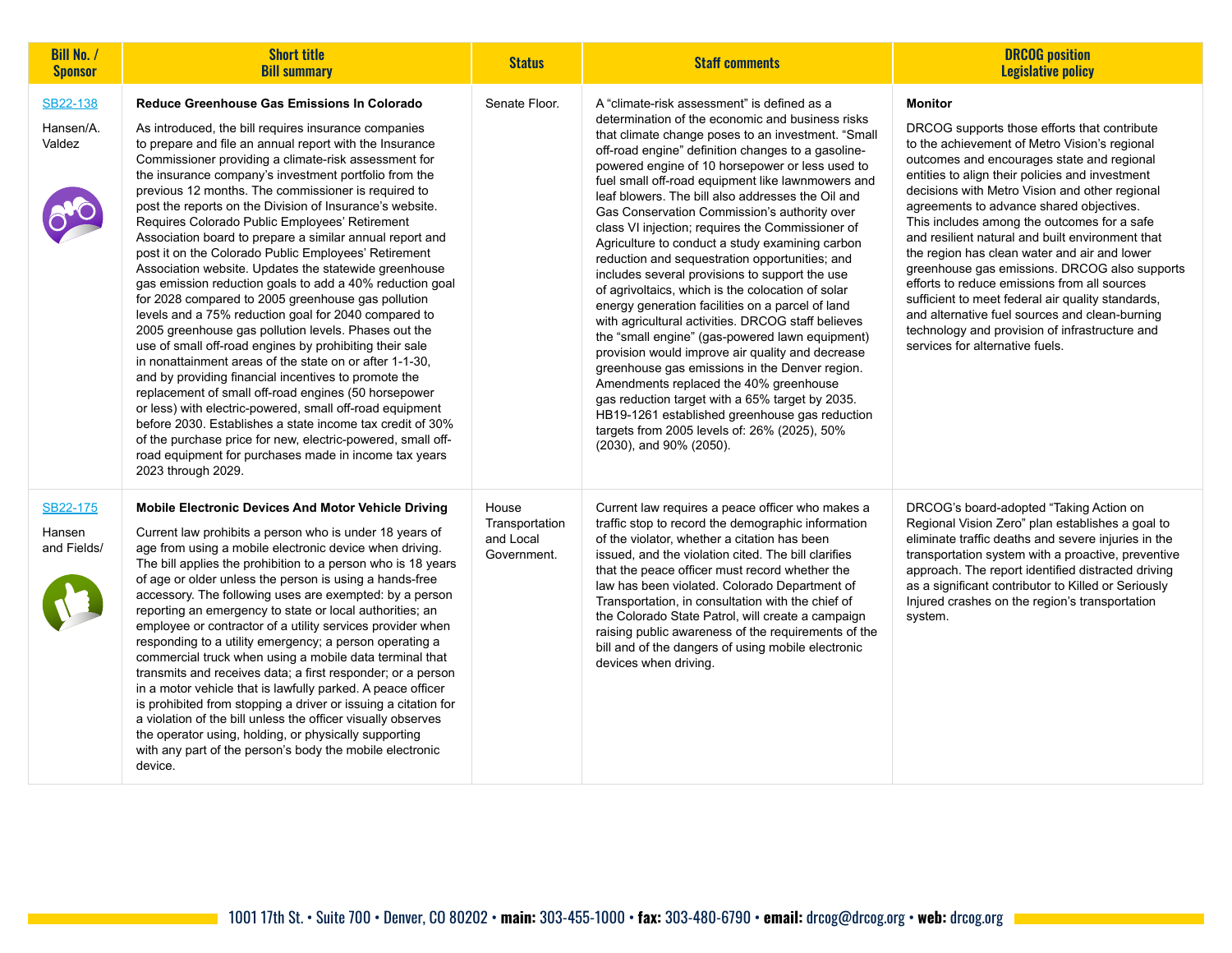| <b>Bill No. /</b><br><b>Sponsor</b>                               | <b>Short title</b><br><b>Bill summary</b>                                                                                                                                                                                                                                                                                                                                                                                                                                                                                                                                                                                                                                                                                                                                                                                                                                                                                                                                                                                                                                                                                                                                                                | <b>Status</b>                                       | <b>Staff comments</b>                                                                                                                                                                                                                                                                                                                                                                                                                                                                                                                               | <b>DRCOG</b> position<br><b>Legislative policy</b>                                                                                                                                                                                                                                                                                                                                                                                                                                                                                                                                                                                                                                                                                                                                  |
|-------------------------------------------------------------------|----------------------------------------------------------------------------------------------------------------------------------------------------------------------------------------------------------------------------------------------------------------------------------------------------------------------------------------------------------------------------------------------------------------------------------------------------------------------------------------------------------------------------------------------------------------------------------------------------------------------------------------------------------------------------------------------------------------------------------------------------------------------------------------------------------------------------------------------------------------------------------------------------------------------------------------------------------------------------------------------------------------------------------------------------------------------------------------------------------------------------------------------------------------------------------------------------------|-----------------------------------------------------|-----------------------------------------------------------------------------------------------------------------------------------------------------------------------------------------------------------------------------------------------------------------------------------------------------------------------------------------------------------------------------------------------------------------------------------------------------------------------------------------------------------------------------------------------------|-------------------------------------------------------------------------------------------------------------------------------------------------------------------------------------------------------------------------------------------------------------------------------------------------------------------------------------------------------------------------------------------------------------------------------------------------------------------------------------------------------------------------------------------------------------------------------------------------------------------------------------------------------------------------------------------------------------------------------------------------------------------------------------|
| SB22-176<br>Hansen<br>and<br>Rankin/<br><b>McCluskie</b>          | Early Stage Front Range Passenger Rail Funding<br>The bill provides funding for early-stage work required for<br>the Front Range Passenger Rail corridor development<br>by requiring the state treasurer to transfer \$2,400,000<br>from the General Fund to the Southwest Chief Rail Line<br>Economic Development, Rural Tourism and Infrastructure<br>Repair and Maintenance Fund. It also transfers<br>\$6,500,000 from the General Fund to the State Highway<br>Fund to provide funding for environmental assessment<br>work required in connection with the development of the<br>Burnham Yard rail property.                                                                                                                                                                                                                                                                                                                                                                                                                                                                                                                                                                                       | House<br>Transportation<br>and Local<br>Government. | The Front Range Passenger Rail District was<br>established by SB21-238 to implement an<br>interconnected passenger rail system along the<br>I-25 corridor. Development of the Burnham Yard<br>property will include conceptual design work,<br>analysis of impacts on surrounding communities<br>and stakeholder engagement related to moving<br>the existing rail line. This work is required by<br>the Federal Railroad Administration before a full<br>National Environmental Policy Act analysis can<br>occur.                                  | <b>Support</b><br>DRCOG supports legislation that promotes<br>efforts to fund, maintain and expand a multimodal<br>transportation system. Also, DRCOG's federal<br>policy statement indicates support for "federal<br>funding for the Front Range Passenger Rail project<br>through a direct appropriation or increased funding<br>to the National Railroad Passenger Corporation<br>(Amtrak) for the project."                                                                                                                                                                                                                                                                                                                                                                     |
| <b>SB22-180</b><br>Winter and<br>Hinricksen/<br>Gray and<br>Bacon | Programs To Reduce Ozone Through Increased<br><b>Transit</b><br>The bill creates the Ozone Season Transit Grant Program<br>in the Colorado Energy Office (provides \$28 million in the<br>fiscal year 2021-2022 and \$14 million each in the fiscal<br>year 2022-2023 and fiscal year 2023-2024). The program<br>provides grants to the Regional Transportation District and<br>transit associations to provide free transit services for at<br>least 30 days during ozone season (June 1 through Aug.<br>31). A transit association receiving a grant may use the<br>money to make grants to eligible transit agencies. The<br>eligible transit agencies may use the money to provide<br>at least 30 days of new or expanded free transit services<br>during ozone season. RTD may use grant money to cover<br>up to 80% of the costs of providing free transit for at least<br>30 days on all services offered by RTD during ozone<br>season. Eligible transit agencies and RTD can use the<br>money to cover lost farebox revenues and to pay for other<br>expenses necessary to implement the program, including<br>expenses associated with an increase in ridership as a<br>result of the program. | House<br>Energy and<br>Environment.                 | The bill also creates a transit services pilot project<br>in the Colorado Department of Transportation<br>Transit and Rail Division funded with \$30 million<br>in fiscal year 2021-2022. It is intended to extend<br>state-run transit services throughout the state<br>with the goals of reducing ground-level ozone,<br>increasing ridership and reducing vehicle miles<br>traveled in the state. Several transit agencies<br>across the country have implemented versions of<br>free fares and seen increased transit ridership as a<br>result. | <b>Support</b><br>DRCOG supports legislation that promotes<br>efforts to fund, maintain and expand a multimodal<br>transportation system; and supports offering<br>services, including incentives that encourage and<br>facilitate the use of alternative modes of travel.<br>DRCOG supports efforts to reduce emissions<br>from all sources sufficient to meet federal air<br>quality standards, and transportation and land use<br>strategies that improve air quality in the region. In<br>addition, the RTD Accountability Committee found<br>that RTD's fare structure and pass programs are<br>complex and can be difficult to navigate. The final<br>report recommended simplifying fares and pass<br>programs to improve the customer experience and<br>increase ridership. |

**Contract Contract**